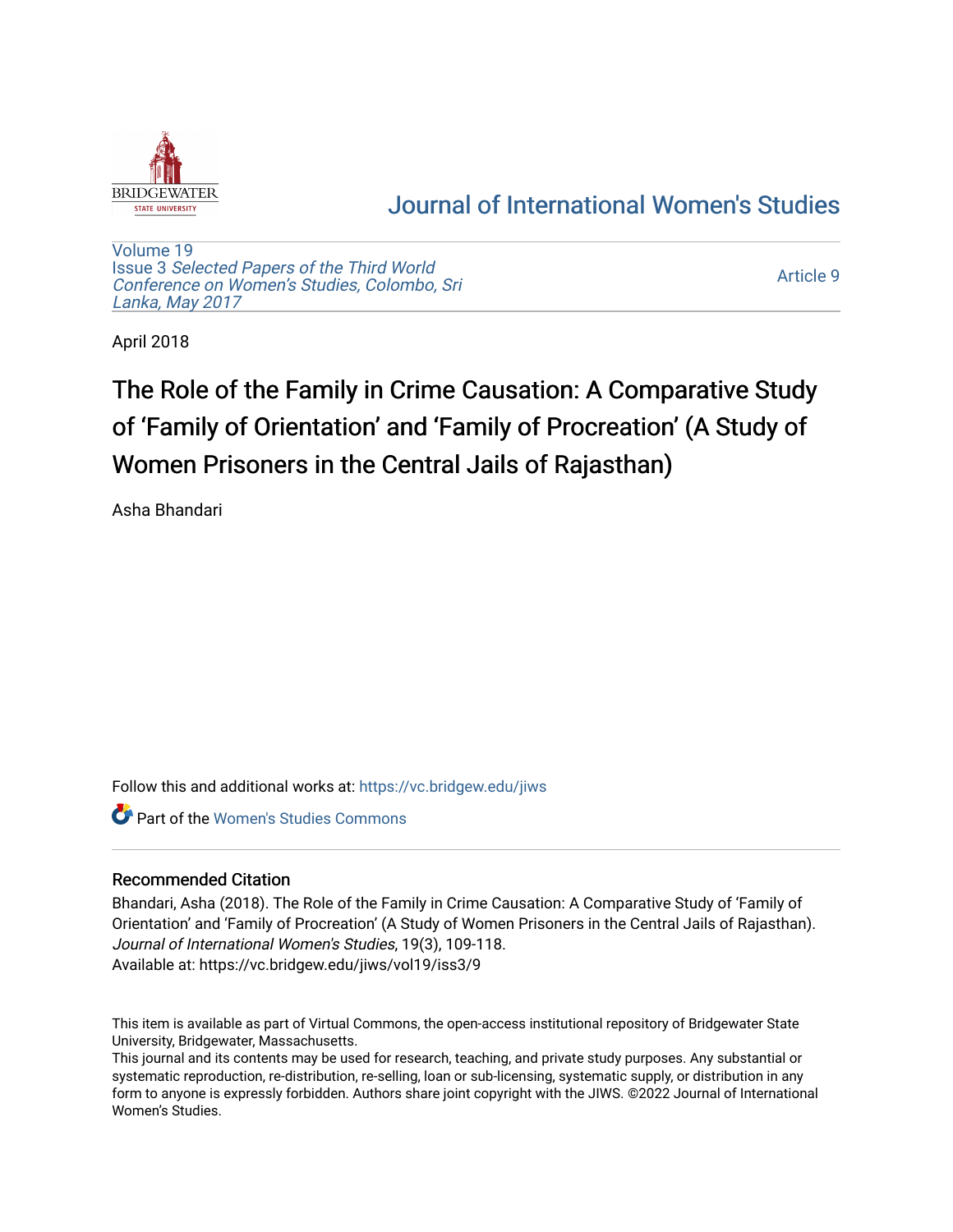This journal and its contents may be used for research, teaching and private study purposes. Any substantial or systematic reproduction, re-distribution, re-selling, loan or sub-licensing, systematic supply or distribution in any form to anyone is expressly forbidden. ©2018 Journal of International Women's Studies.

# **The Role of the Family in Crime Causation: A Comparative Study of 'Family of Orientation' and 'Family of Procreation'—A Study of Women Prisoners in the Central Jails of Rajasthan**<sup>[1](#page-1-0)</sup>

By Asha Bhandari<sup>[2](#page-1-1)</sup>

#### **Abstract**

Family life and marriage are often considered to be an important lever for criminal desistance, especially among men. The mechanisms that lead to desistance from crime may be general in nature, but men and women do not necessarily respond in a similar way relative to marital status. This paper extends the hypothesis of familial relationships and desistance in crime and provides a perspective to foster understanding of the influence that 'f*amily of orientation'* and '*family of procreation'* makes in crime committed by women. For this purpose various factors, including family size, family environment, relationship with family members, gender role in family, family history of crime, spouse relationship, and the role of in-laws are considered. This paper uses both quantitative data and qualitative narratives to justify the proposition that marriage increases the possibilities of crime commitment in women therefore 'family of procreation' plays an important role in inducing criminal activities among women.

*Keywords*: Family of orientation, family of procreation, women, crime, marriage

#### **Introduction**

 $\overline{a}$ 

The family is the fundamental building block of human society. There is much to be learned about the effects of family life on delinquency and crime. Family life addresses not only the family life of children who may commit juvenile offenses but also the family life of married adults, who may commit criminal acts. It is interesting to examine whether being married increases or decreases the likelihood of criminal activity in the female population. The objective of this paper is to understand the role of family (before and after marriage) in the crime causation of women. For this purpose the effort is put forward to probe the life of women (related to family type, family environment, family history of crime, abuse by the family members, gender role segregation in family, spouse relationship, role of in-law's etc.) with the help of the responses collected from the

<span id="page-1-0"></span><sup>&</sup>lt;sup>1</sup> Acknowledgement: This study is based on the primary data collected from the central jails of Rajasthan from the convicted and under trail prisoners during the period of 2012-14 under the Major Research Project funded by Indian Council of Social Science Research, New Delhi (India).

<span id="page-1-1"></span><sup>2</sup> Dr. Asha Bhandari, Ph. D, M.A (Sociology, Philosophy) is a Senior Assistant Professor and Head at the Faculty of Humanities and Social Sciences, National Law University Jodhpur (Rajasthan). She has been awarded the *Bhart Jyoti* award by International Friendship Society, New Delhi for her meritorious achievement. She has presented papers, published books, research papers in National and International academic journals and also organized various Seminars on women's issues. She has also completed two major research project -'Socio-Legal Status of Women Prisoners and their Dependent Children- A study of Central Jails of Rajasthan' and 'Role of Logical Fallacies in Legal Reasoning- An Assessment of Judicial Pronouncement in India' funded by Indian Council For Social Science Research and University Grant Commission. Her areas of interest are Gender Studies and Legal Reasoning. She is also Coordinator for Centre for Gender Studies at NLUJ.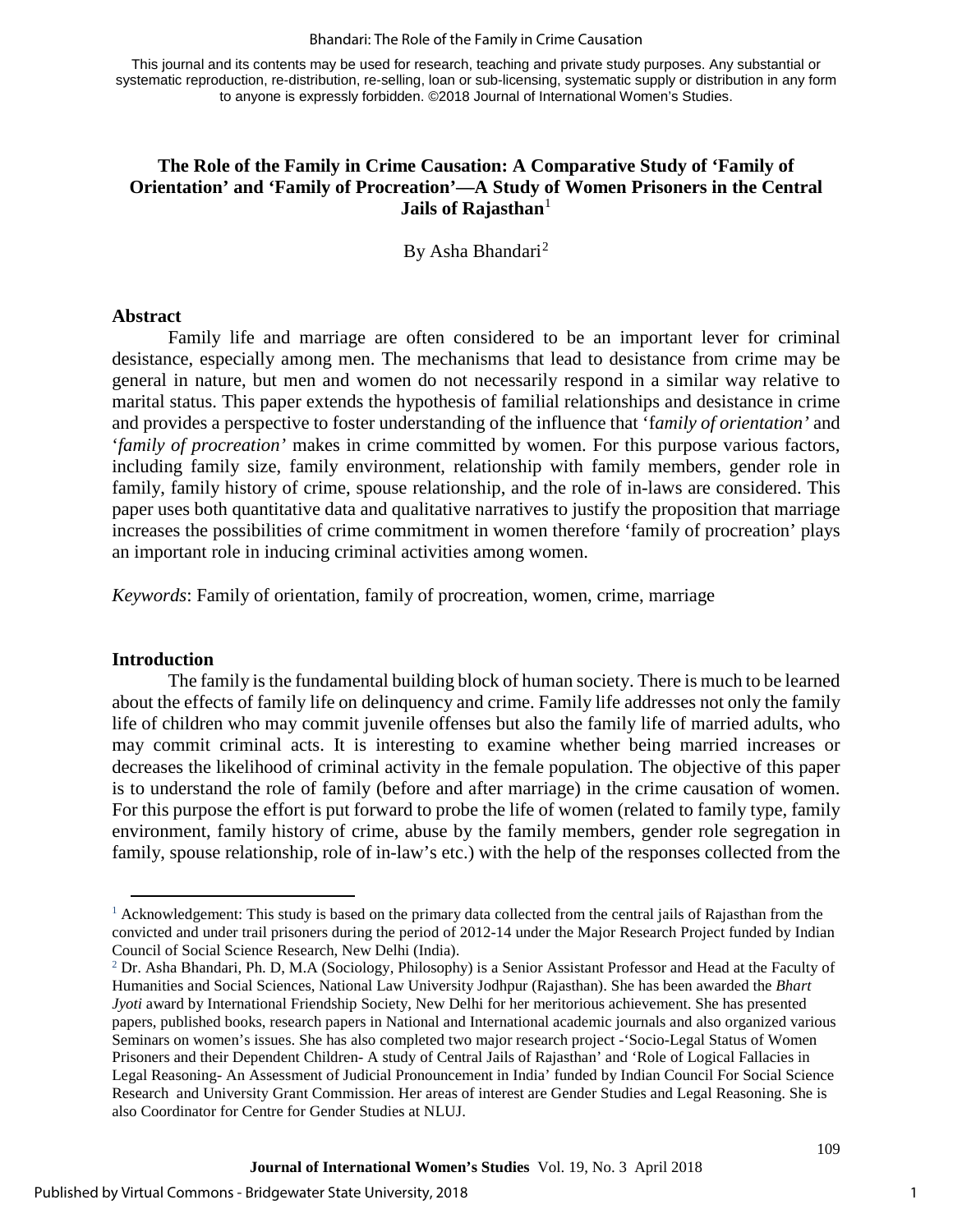women prisoners residing in the eight central jails of Rajasthan. The focus of evaluation is to further understanding of the influence of '*family of orientation*' relative to '*family of procreation'* on the incidence of female criminal activity.<sup>[3](#page-2-0)</sup>The paper is divided into two parts: Part I provides a general explanation of crime causation and provides explanations by Indian scholars as a foundation to the discussion of the relationship between gender and crime in Indian society. Part II discusses both quantitative and qualitative narratives of research conducted on female inmates in central jails of Rajasthan and centers on an attribution for crime causation before and after marriage.

# **Part 1: Review of Models of Female Crime and Various Studies Conducted in India**

Female criminality in India has been a neglected subject of study. Due to low incidence of female criminality there is less emphasis on research in this field. However, there has been increasing academic interest in female criminality in the present period given that female crime has shown an uptick.<sup>[4](#page-2-1)</sup> To understand the nature of crime causation for women it is essential to understand the background and characteristics that define the female criminal population, specifically:

- What motivates women to commit crime?
- Why are specific types of crime committed by women?
- Does crime have a relationship to the family system, social class, age, education?

These defining elements are the areas that need to be incorporated in evaluation by the scholars.

Sharma (1965) was the first to attempt a sociological research on women criminals in U.P. Ahuja (1969-70) made attempts to study female criminality from sociological point of view. Sohoni (1974) and Singh (1981) furnished a statistical account of the nature, extent and patterns of female criminality. Various other studies conducted especially in relation to women and crime in India include Nagla (1982), Rani (1983), Ghosh (1984), Pachauri (1999), Chattoraj (2000), Mishra (2002), Maniyar (2004), Thomas and Christopher (2004), Pandy (2006), Bawa (2007), Smriti (2009), and Madhurima (2009). Review of this literature reveals that most of Indian scholars focus on socio-psychological theories of crime in their studies of incarcerated females.

Some observations include:

- House, family and primary relations are the main locus of crimes by women. Family dissolution reduces both formal and informal social control at the community level, which in turn may increase prospects for violence. (Ahuja)
- Lack of love and a good relationship in the primary relationship (i.e. Disturbed primary relationships) (Rani) and an unhappy married life (Prasad) are linked to crime committed by females.

 $\overline{a}$ 

<span id="page-2-0"></span><sup>34</sup> One can also distinguish one's natal family or family of orientation, the family into which one is born, from one's family of procreation, the family one creates through, and following, one's marriage" Parkin, R. 1997. Kinship: An introduction to basic concepts (*Oxford*: Blackwell Publishers).

<span id="page-2-1"></span><sup>4</sup> Pandey S.P, Children of Women Prisoners in Jails: A study in UP, sponsored by Planning commission of India, New Delhi, available at http://planningcommission.gov.in/reports/sereport/ser/stdy\_jailwm.pdf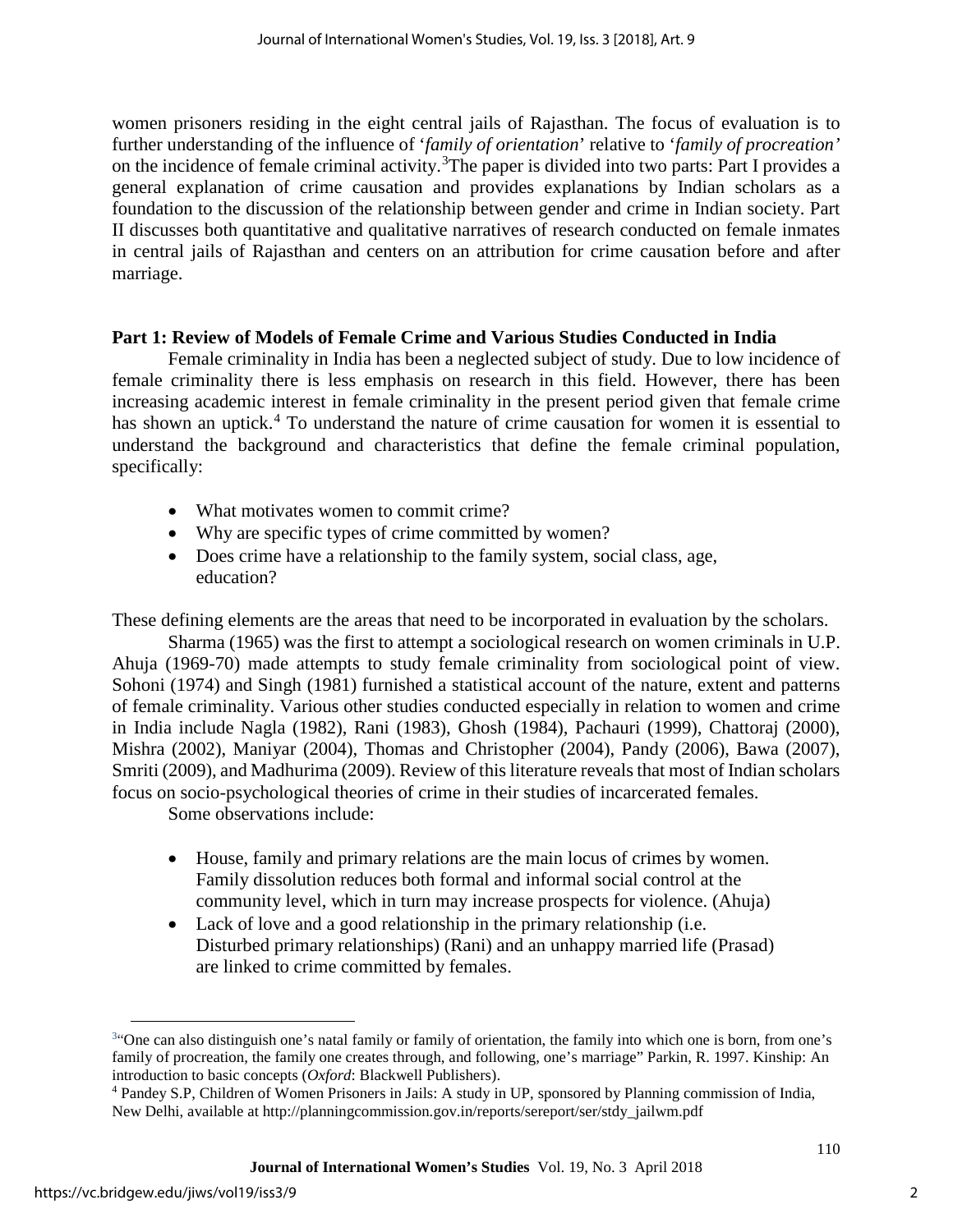• Physical and psychological theories are rejected in the work of Ahuja. Ahuja finds instead stress in family relations is the catalyst for criminal activity Ahuja's research surfaces the heightened prevalence of physical and sexual abuse in imprisoned women as compared to women in the general population.

With a foundation in these observations, the objective of the present study is to answer the questions: What are the background characteristics of female prisoners and what is their marital status? In what social contexts did they commit the crime? Do the lives of women change after marriage and does the new condition encourage criminal activities?

By understanding crime causation in a family context, the present study will help to highlight prevailing gaps in the socio-legal literature.

# **Part II: Role of Family in Crime causation: The Influence of Family of Orientation and Family of Procreation**

Family plays an important role in the socialization of the child. Family and social conditions affect behaviors related to and levels of crime. Ahuja (1986) in his study found that female criminality is most affected by maladjustment in the family. In the present context this hypothesis is extended further to understand the different role played by '*family of orientation'* and '*family of procreation'* in the crime causation of women.

# *The Research and profile of women prisoners*

A total of 180 women were interviewed, including convicted and under-trial female prisoners. The individuals interviewed were representative of the eight central jails of Rajasthan. Each interview was scheduled for 30-40 minutes and the emphasis was on collecting information both in the form of quantitative data and qualitative narratives. General demographic characteristics revealed that 83% of the women were married and, had limited educational skills and little or no work experience; and they were predominantly economically dependent (86%) before coming to prison, lived in rental accommodation or with family (80%) and were in prison for the first time and it was their first offence.

The following discussion is based on the data collected from the respondents.

# *Marriage and crime among women*

Marriage and increasingly cohabitation are highly significant stages in the developmental process and life of an individual. Several scholars have developed explanations for this relationship and perhaps the most common is Laub's (1998) assertion that men tend to marry up while women marry down. Simons (2002) showed evidence that the bonds of marriage were significantly related to desistance in females, yet for males the true catalyst came from the change in peer group such marriages provide<sup>[5](#page-3-0)</sup>. It has been assumed that married women tend to commit more offences than the ones who are unmarried or have never been married. Bhosle (2009), and Madhurima (2009) also argue that married women commit more offences than unmarried ones. This study is also an effort to support a positive co-relationship between the nature of marital relationships and crime; the majority of the women (83%) from whom the data were collected in the present study were

 $\overline{a}$ 

<span id="page-3-0"></span><sup>5</sup> Marriage as an Intervention in the Lives of Criminal Offenders Jessica M. Craig , Brie Diamond, and Alex R. 14 April,2017,file:///C:/Users/Dell/Downloads/9781461489290-c1.pdf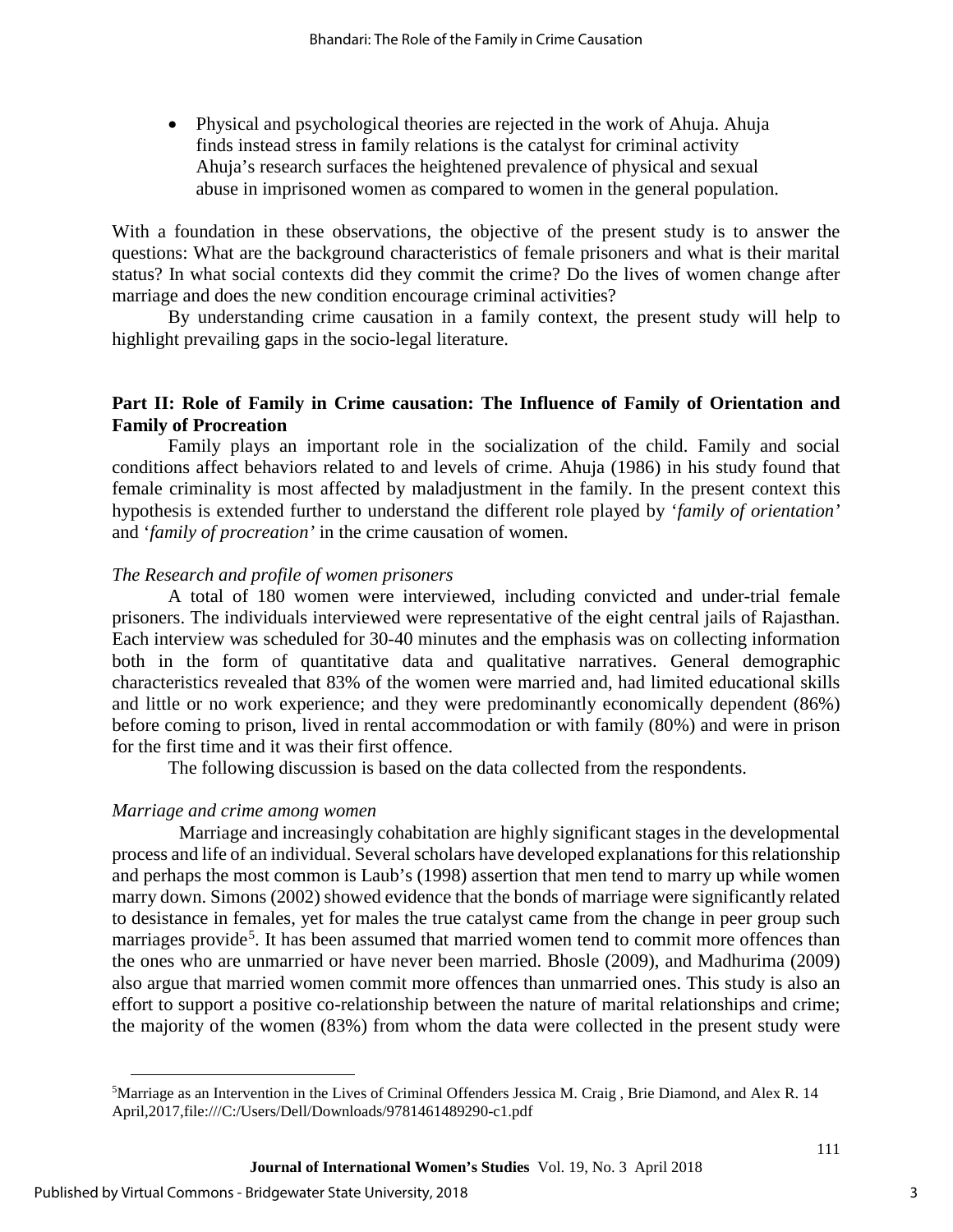married before age 18, and there was a significant age difference between them and their husbands. This is indicative of correlation between marriage and criminal tendencies among women.

| <b>Marital Status</b> | <b>Total</b> |
|-----------------------|--------------|
| Married               | 151          |
| $(\%)$                | 83.89%       |
| Single                | 4            |
| $(\%)$                | 2.22%        |
| Widow                 | 18           |
| $(\%)$                | 10.00%       |
| N/A                   |              |
| (% )                  | 3.89%        |
| <b>TOTAL</b>          | 180          |

# **Table 1. Marital Status of Women Criminals**

# *Family Type -nuclear or joint? Family of orientation and family of procreation*

Family plays an important role in the socialization of the child. Most researchers have established a correlation between family type, size, environmental factors and criminality. In research by Madhurima (2009) on the offenders in the state of Punjab, it was found that a majority of them (57.5%) live in a nuclear family and 36.5%of the offenders live in joint or extended families. Another study by Pandey (2006) has also found results consistent with that of Madhurima with 69.70% of offenders identified as being from a nuclear family. Our research indicates a rather equitable distribution between joint and nuclear families. Most of the respondents answered that their family of orientation was good or average, parenting style was supportive, and most noted that they were not from broken homes. The incidences of running away from home were also very few. It is unlikely that there is any correlation between the type of family of orientation of the women, the circumstances prevalent in their childhood, their upbringing and committal of a crime. In the context of the family of procreation, it is clearly evident, that although 50% of women prisoners were from nuclear families, 38.20% were from joint families in family of orientation. Since the data suggest more or less an equal distribution in the joint family and nuclear family, no clear evidence exists for establishing the co-relationship between the type of family and crime causation. The study proposes the hypothesis that both joint and nuclear family systems in the family of procreation provide sufficient background for criminal activities among women since the majority of women were married at the time of the crime commitment.

| <b>Family Arrangement</b> | <b>Family of Orientation</b> | <b>Family of Procreation</b> |
|---------------------------|------------------------------|------------------------------|
| Joint                     | 77                           | 79                           |
| $\frac{9}{6}$             | 38.20 %                      | 43.89%                       |
| Nuclear                   | 90                           | 88                           |
| (96)                      | 50%                          | 48.89%                       |
| N/A                       | 13                           | 13                           |
| (96)                      | 7.22%                        | 7.22%                        |
| <b>TOTAL</b>              | 180                          | 180.00                       |

|  |  | Table 2. Type of Family: Joint or Nuclear? |
|--|--|--------------------------------------------|
|  |  |                                            |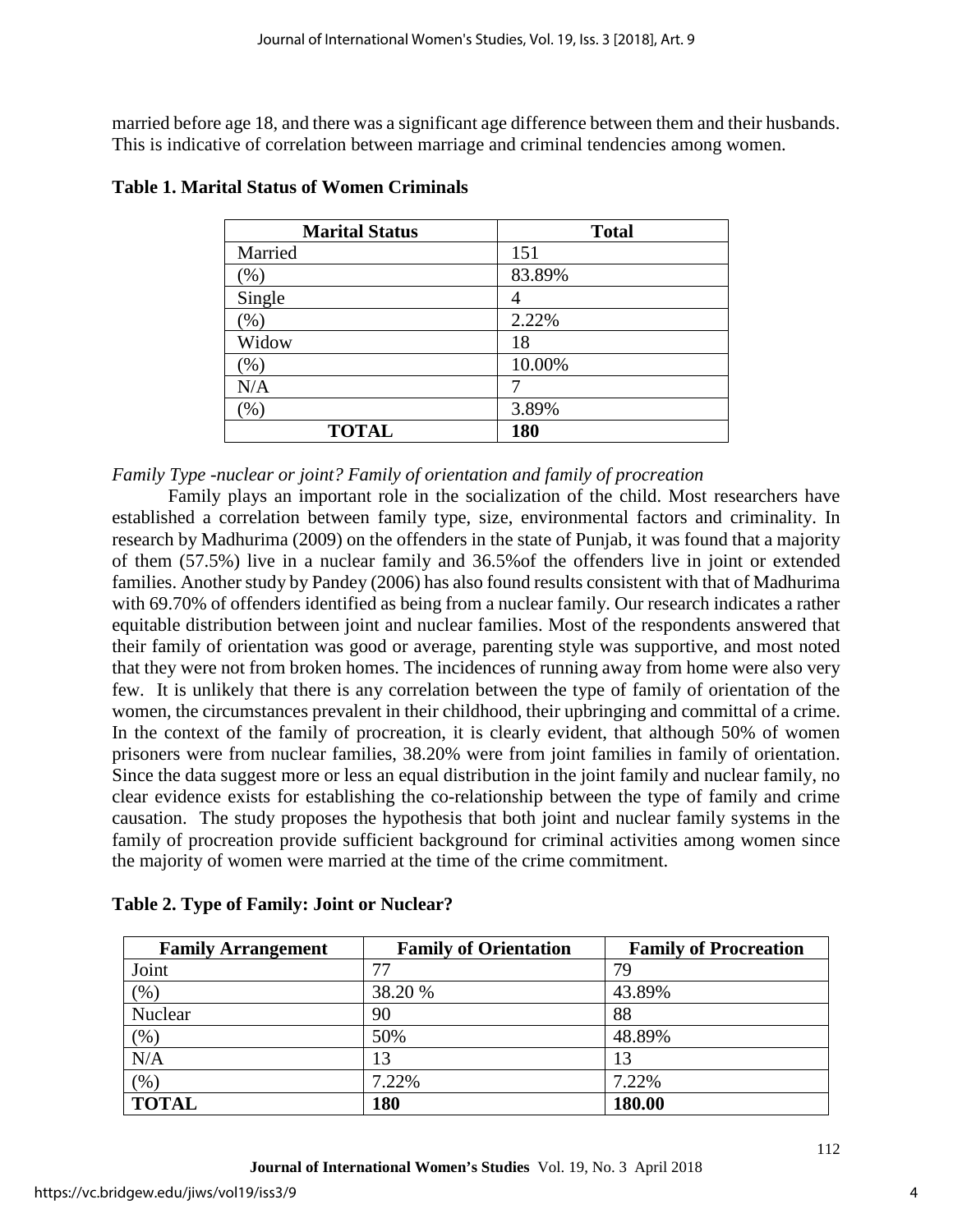# *Family history of crime*

Family history of criminality has been the subject of much research by criminologists, usually within a broader theoretical context emphasizing the role of social learning. In particular, the research focus has been on the negative influence of a criminal father or a criminal brother in predisposing an individual to crime. Our study showed that most women did not have history of criminality in their families of orientation. Only 16.67% out of 180 women surveyed had a history of some kind of crime in their families. This indicates that a positive correlation between family history of crime and criminal behavior of an individual is difficult to prove in the context of family of orientation. However, in case of family of procreation majority of female prisoner's had husbands or in-laws (brother and or father) who were actively involved in anti-social activities and were also put behind the bars for some offence.

| <b>Family History of Crime in the Family</b> |              | <b>Family History of Crime in Family of</b> |              |
|----------------------------------------------|--------------|---------------------------------------------|--------------|
| of Orientation                               |              | <b>Procreation</b>                          |              |
| <b>Family History</b>                        | <b>Total</b> | <b>Family History</b>                       | <b>Total</b> |
| Yes                                          | 30           | Yes                                         | 120          |
| $(\% )$                                      | 16.67%       | $(\% )$                                     | 66.6%        |
| N <sub>o</sub>                               | 143          | N <sub>o</sub>                              | 45           |
| $(\% )$                                      | 79.44%       | $(\% )$                                     | 25%          |
| N/A                                          |              | N/A                                         | 15           |
| $(\%)$                                       | 3.89%        | (%)                                         | 8.4%         |
| <b>TOTAL</b>                                 | 180          | <b>Total</b>                                | 180          |

# **Table 3. Family History of Crime**

# *Family socialization in family of orientation and family of procreation*

Evidence suggests that family and social conditions affect the behavior and level of crime. Ahuja (1986) in his study has found that female criminality has been affected to a greater extent by maladjustment in the family. The present study, however, indicates that the majority of female criminals were from family's that can be characterized as "good" (66.67%) where the attribution is self-selected. In India, marital life represents a significant change in a woman's status. In our study most women hailed from conservative families (80.56%). This is indicative of the strong patriarchal and conservative structure of households and suggests a correlation between the environment in the family of procreation and criminal tendencies among women.

# **Table 4. Family Socialization and Environment**

| <b>Family Environment and Socialization of</b><br><b>Inmates in Family of Orientation</b> |              | <b>Environment in Husband's Family-</b><br><b>Conservative or Modern</b> |              |
|-------------------------------------------------------------------------------------------|--------------|--------------------------------------------------------------------------|--------------|
| <b>Nature of Socialization</b>                                                            | <b>Total</b> | <b>Environment</b> in<br><b>Husband Family</b>                           | <b>Total</b> |
| Average                                                                                   | 120          | Conservative                                                             | 145          |
| $(\%)$                                                                                    | 66.67%       | (% )                                                                     | 80.56%       |
| Sad                                                                                       | 36           | Modern                                                                   | 18           |
| $\frac{1}{2}$                                                                             | 20.00%       | $(\%)$                                                                   | 10%          |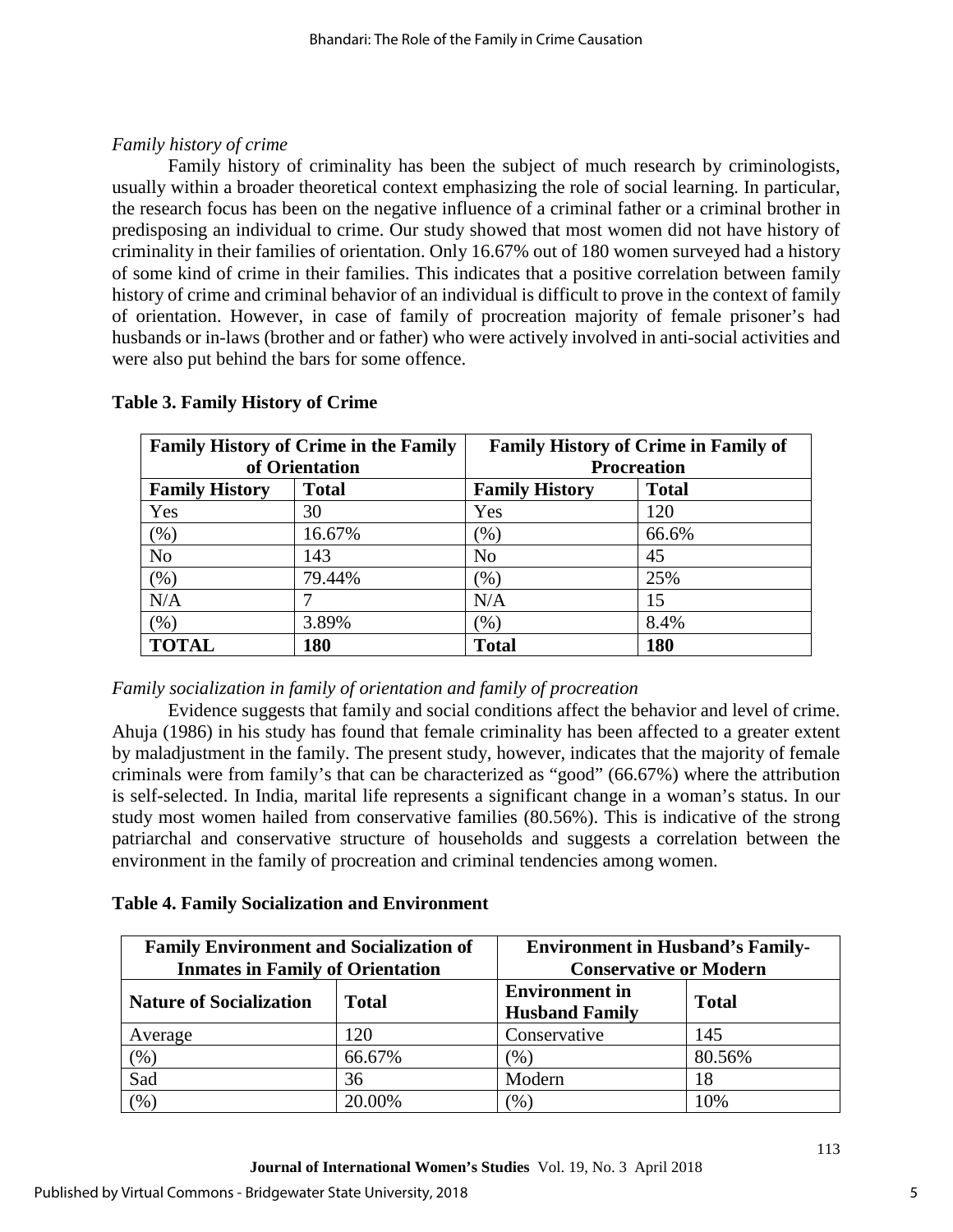| N/A          | 1 <sub>7</sub><br>. . | N/A          | 1 <sub>7</sub><br>$\mathbf{r}$ |
|--------------|-----------------------|--------------|--------------------------------|
| (% )         | 9.44%                 | (%           | 9.44%                          |
| <b>TOTAL</b> | 180                   | <b>TOTAL</b> | 180                            |

# *Abusive relationship in the family*

As stated before, physical abuse, broken homes, immoral home atmosphere promote evidence that substantiates the relationship between family characteristics and individual behavior. The present study revealed that 18.89% out of 180 women surveyed suffered some form of abuse in the family of their orientation. Abuse suffered in a marriage can be detrimental for the mental well being of the woman. 70.56% women reported that their husbands had abused them. If the husband's family size was large, women faced some sort of abusive relationship and harassment by in-laws; if the level of education and economic status of husband were low, very few women had any role to play in the household affairs in their husband's families.

| Abuse by Family Member in Family of<br><b>Orientation</b> |              | <b>Abuse by Husband or His Family</b><br><b>Members in Family of Procreation</b> |        |  |
|-----------------------------------------------------------|--------------|----------------------------------------------------------------------------------|--------|--|
| <b>Abused Relationship</b>                                | <b>Total</b> | <b>Abused Relationship</b><br><b>Total</b>                                       |        |  |
| Yes                                                       | 34           | Yes                                                                              | 127    |  |
| (% )                                                      | 18.89%       | $(\%)$                                                                           | 70.56% |  |
| N <sub>o</sub>                                            | 139          | No                                                                               | 23     |  |
| $(\%)$                                                    | 77.22%       | (%)                                                                              | 12.78% |  |
| N/A                                                       |              | N/A                                                                              | 30     |  |
| (% )                                                      | 3.89%        | $(\%)$                                                                           | 16.67% |  |
| <b>TOTAL</b>                                              | 180          | <b>TOTAL</b>                                                                     | 180    |  |

# **Table 5. Abuse Relationship in the Family**

# **Women prisoners and role of** *family of procreation* **in crime causation- Qualitative narratives**

The most invaluable contribution to the present research was found in the oral histories shared by the female inmates interviewed. The real stories of real people, real events with real outcomes are a significant component to understanding and addressing the issues unique to female crime causation.

- *Respondent Kavita Punjabi said that her husband was physically abusive and she approached the police for help for a year to no avail. Consequently she murdered her husband and is imprisoned for the past 8 years.*
- *Respondent Faruq Nisha from Jaipurprison said, she tolerated an abusive husband for 35 years. He wanted to force her into "meeting" other men in order to make money. Consequently she murdered her husband and is imprisoned for the past 8 years.*
- *Respondent Mamta was married at the age of 12 to her husband who was physically abusive. On an occasion he attacked her and slit her throat. She says she has been falsely implicated in the case of murder of her children.*
- *Respondent Sohni was 40 years old. She is one of the few Muslim prisoners. Her first husband was alcoholic and abused her physically, mentally and*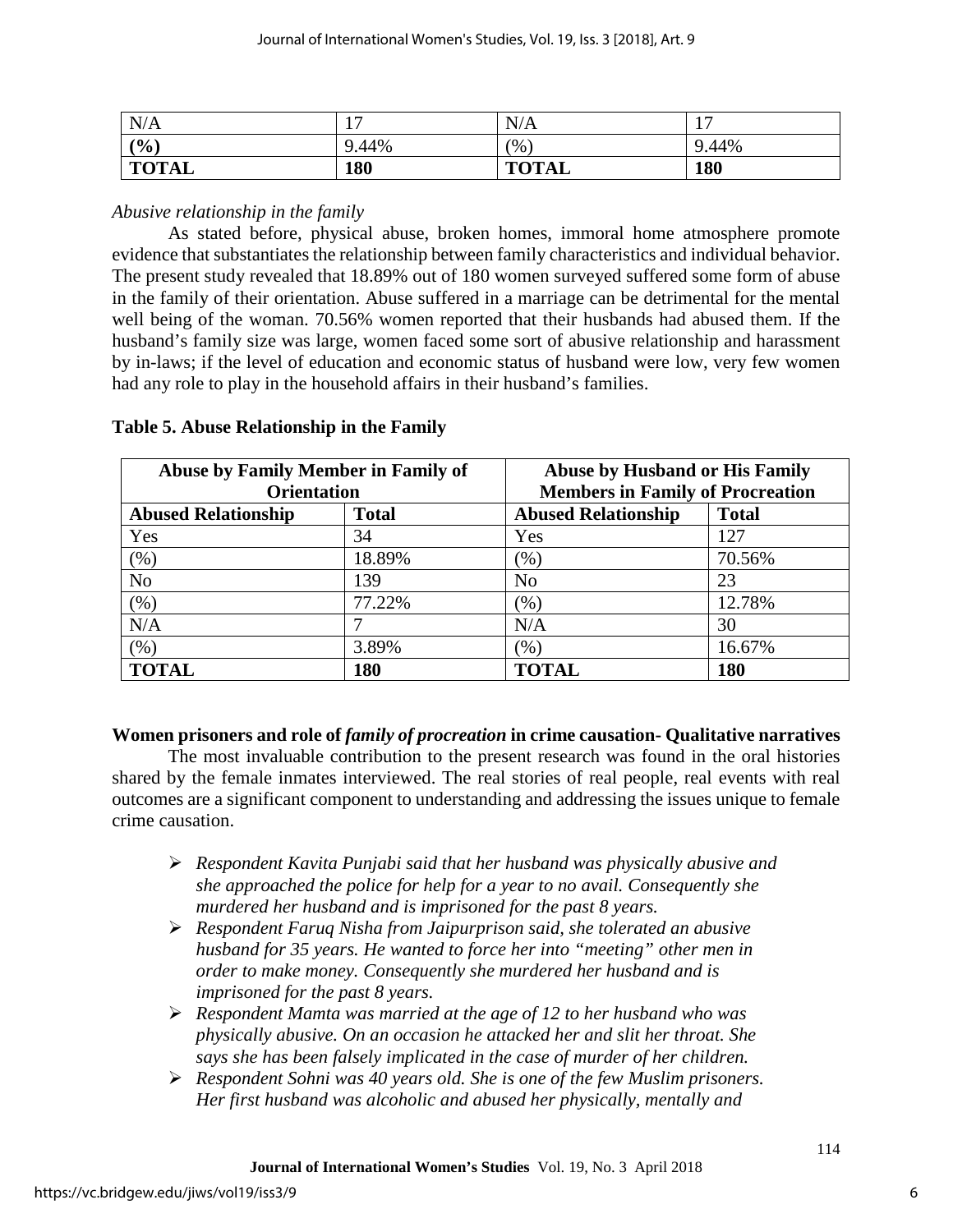*verbally. Therefore, her parents got her remarried. However, her first husband expired due to some reason and she states that her husband's family falsely implicated her and she was charged for his murder.* 

- *Respondent Afsana is imprisoned and said that her husband was abusive and used to physically abuse her. Her husband is no longer in touch with her but her maternal family is still there for her.*
- *Respondent Dhomli is less than 20 years of age and has been imprisoned for the murder of her husband. She says that the husband was alcoholic and used to fight all the time and died. Her in-laws thought that she would stake a claim in his property and therefore, falsely implicated her in the murder case of her husband.*
- *Respondent Surpreet Kaur said that her husband was an addict and indulged in substance abuse of various kinds of drugs such as smack etc. Her husband died but her mother-in-law said that the respondent had illicit relationship with her father's sister's son and therefore, the respondent murdered her husband.*
- *Respondent Sonu is 25 says that her husband was alcoholic and consumed drugs. Also his entire family used to verbally fight with the respondent.*
- *Karamjeet Kaur, 23years old says she was arrested as she was forced to work in illegal activities and her husband did not work at all. Her husband's parents forced her to earn to support the family.*
- *Respondent Jyaani Devi is 40 and is the second wife of her husband. She says that she has nothing to do with her husband's family and has never visited his family. However, her husband's family got her falsely implicated in a property matter and she has been behind bars for 3 months.*

The following are the main findings of the stories shared by women criminals:

- **Spousal relationship** Sharma (1963) summarized in his study that in India among Indian women, strained interpersonal relations with the husband and other family members, husband's extra-family relations, deprivation and denial of basic needs of life (like affection, security, etc.) were the main causes of frustrations and ultimate crimes. Rani (1983) and Prassad (1986) have also supported Sharma's theory of 'family maladjustment' and the of role conflict in the family as reasons for female crime. In the present study the same characteristic surfaces in the in-depth interviews conducted. The majority of cases in the sample are related to murder or attempt of murder are due to some sort of tension in spouse relationship.
- **Role of in-law's and family members with respect to property matters and false cases --** Our jail visits highlight the legal inequities resulting from a society where most women are victims, falsely accused of property crimes actually committed by the other family members of family of procreation. From the narratives of respondents it is evident that in majority of cases women have been falsely implicated in their cases either due to revenge by the husband' or in some cases by in-laws. What surfaced during interviews is that not only in murders but also in other crimes, family plays an important role in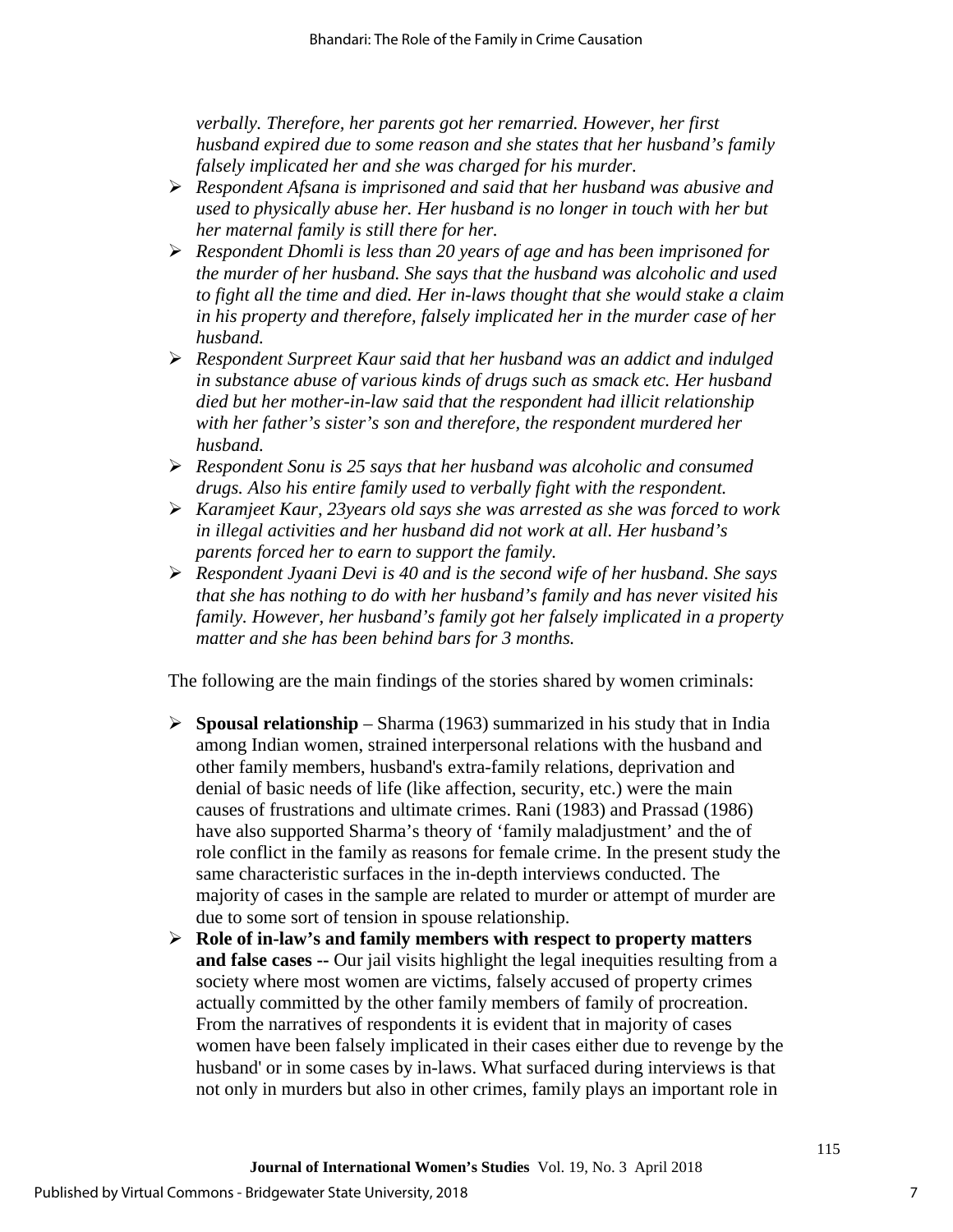crime causation. For example, in excise offences, when the husband was arrested for illicit distillation, his wife was also arrested for helping the husband in illegal activities. In cases like these, the wife merely helped her husband in his economic pursuits because of her duty as a wife and not because of any desire to violate the social or legal norms. This is very common in an Indian context. Many cases in India show that women were labeled 'criminals' not because they had 'criminalistic tendencies' but because their family's male members were so labeled. Thus. it is evident that most of the thefts committed by women are not the result of psychological or social aberrations but are due to family compulsions. Women played secondary/ supportive roles.<sup>[6](#page-8-0)</sup> They are, therefore, not to be treated as sole perpetrators of these crimes.

 **Foundational assumption --** The hypothesis regarding the role of family (family of procreation) in female criminality is that 'marriage increases the possibilities of crime committed by women and therefore that family of procreation plays an important role in inducing criminal activities. This is supported by the results of the interviews as noted in the present study.

# **Conclusion**

Different theories and explanations for the causes of crime have been suggested by scholars throughout history. However no single theory can explain all crimes and delinquency. The validity of any social science theory depends on its verification relative to empirical data. There is a need to understand the reality of female criminals from the perspective of the familial relationship. As noted from both prior research discussed and based on the present study, family plays an important role in crime commitment. However it is not the family of orientation, it is family of procreation that accounts most for female criminality. The below are the main outcomes related to the present study:

- $\triangleright$  The majority of female criminals were married at the time of the commitment of the crime.
- $\triangleright$  There was a history of crime committed in the family of procreation, which influenced the women and thus is reflected in both the criminal behavior of women and their antisocial attribution.
- $\triangleright$  Family environment in the family of procreation was more conservative in comparison to the family of orientation, leading to tension among family members.
- $\triangleright$  Most of the incarcerated women included in the present study have experienced and suffered in an abusive relationship in the husband's family, comparing unfavorably in comparison to the family of orientation.
- $\triangleright$  The majority of women criminals suffered from some sort of tension related to the spousal relationship.

 $\overline{a}$ 

<span id="page-8-0"></span><sup>6</sup> Female Criminality in India: Prevalence, Causes and Preventive Measures, P. M. K. Mili,etl R. Perumal, and Neethu Susan Cherian,, retrieved on April,12,2017.www.sascv.org/ijcjs/pdfs/milietalijcjs2015vol10issue1.pdf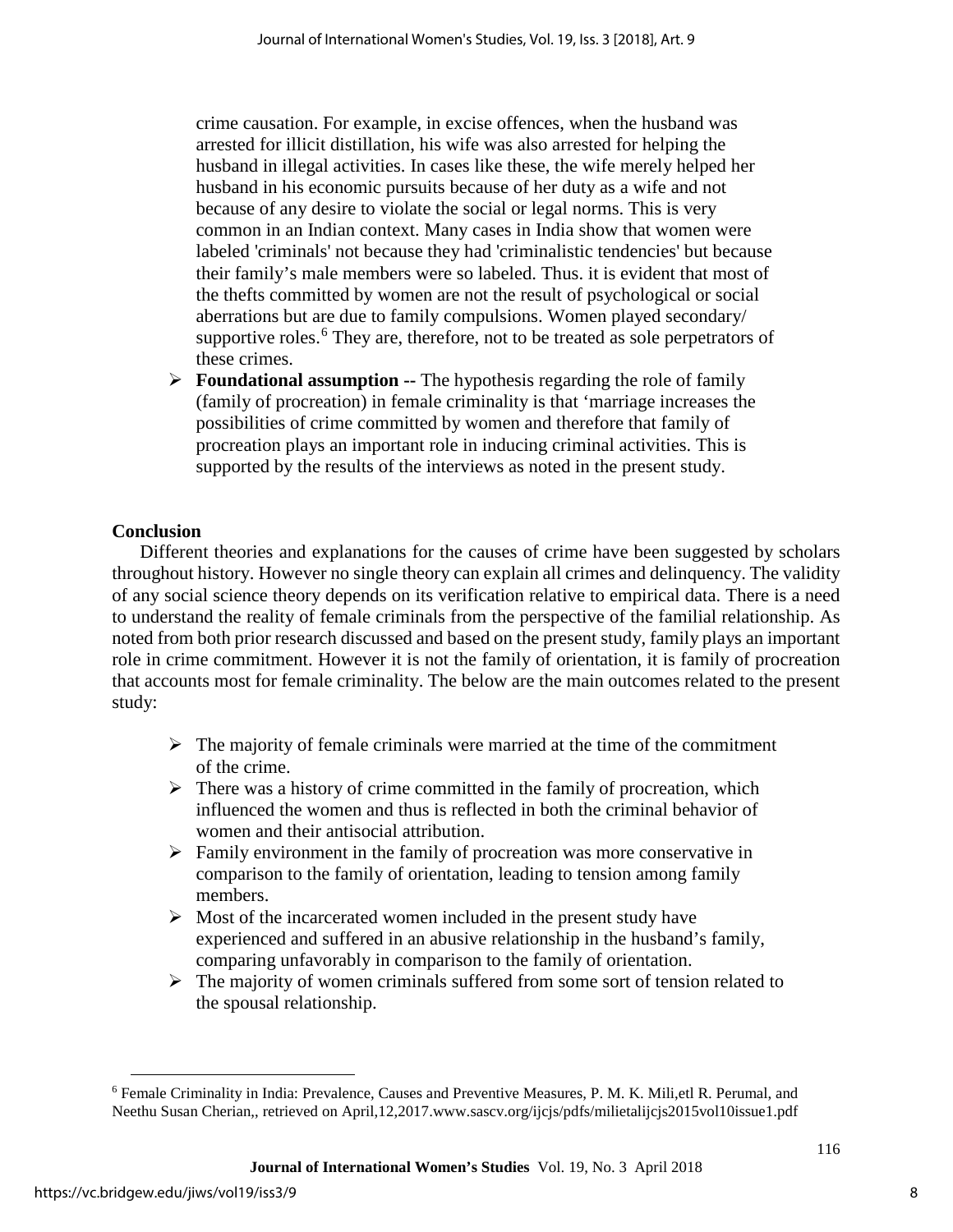In-law's played an important role in false implication and inducements to women for crimes committed in the majority of cases analyzed for present study.

The outcomes noted will help social reformers to better understand female crime. Looking to next steps, a more micro oriented perspective will yield an enhanced capacity to enable development of remedial measures.